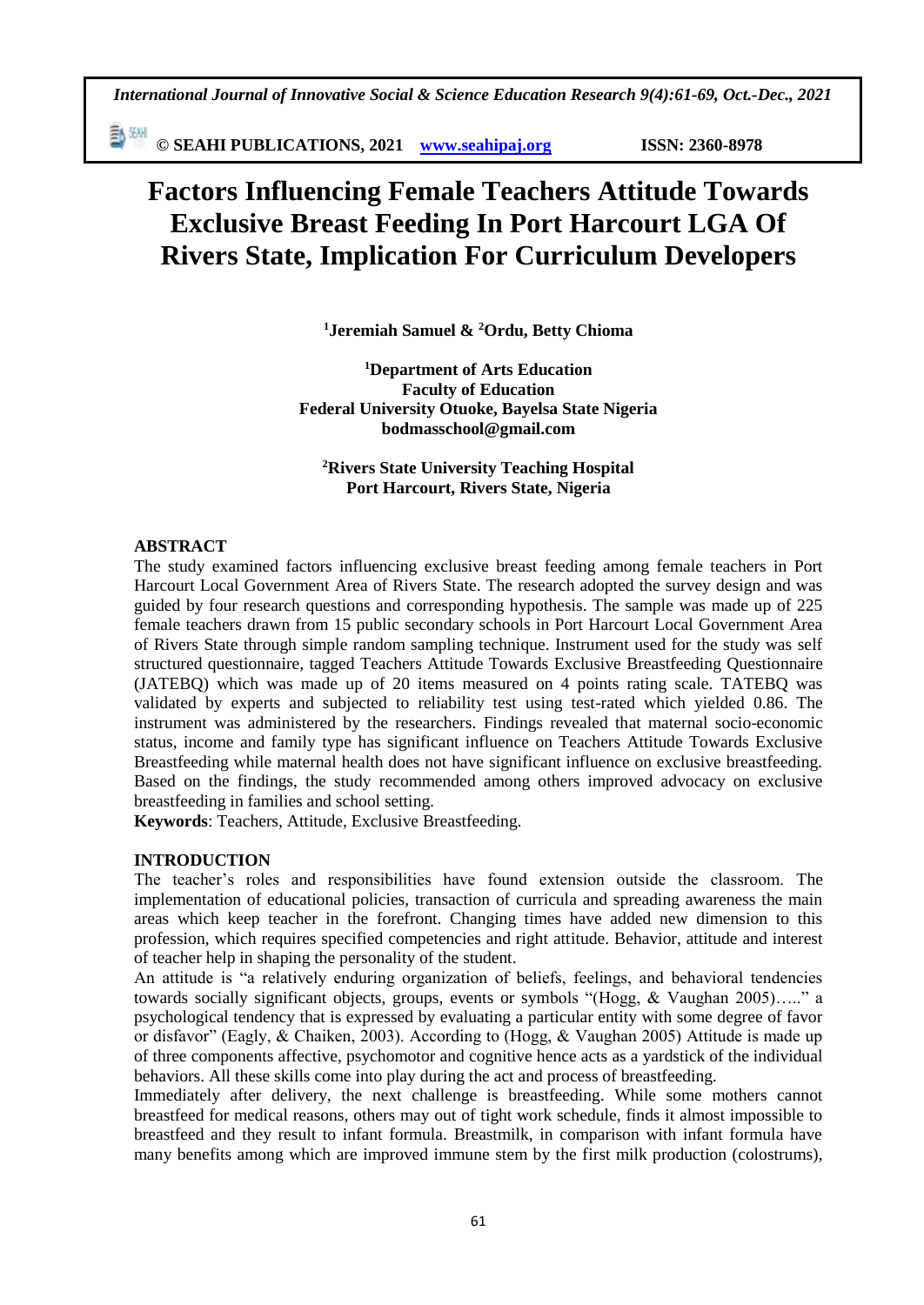easily digestible protein and fat, vitamins and mineral making breast fed babies stronger and healthy with good senses of hearing and vision. Breastfeeding is an attitudinal way of providing ideal nutrition for the healthy growth and development of infants. The global public health recommendation is that infants should be exclusively breastfed for the first six months of life to achieve optional growth, development and health (WHO, 2014). Exclusive breastfeeding in the first six months of life stimulates babies' immune systems and protects them from diarrhea and acute respiratory infections, two of the major causes of infant mortality in the developing world and improves their responses to vaccination (UNICEF, 2015).

The past few years have witnessed new and exciting observations worldwide concerning the biochemical, anti-infective, emotional and economic benefits of breastfeeding. In an attempt to achieve successful breastfeeding globally by the year 2000, the World Health organization (WHO) and United Nations International Children's Fund (UNICEF) launched the Baby Friendly Hospital Initiative (BFHI) in 1991. The BFHI is a global effort involving 160 countries, of which 95 of them are in the developing world where Nigeria belongs. BFHI is a project through which the practice of exclusive breastfeeding is being supported, promoted and protected. Breastfeeding activities are carried out worldwide in order to fulfill the WHO and UNICEF recommendation that infants be breastfed exclusively for six months and thereafter until 24 months In view of the many refits to mothers and children afforded by breastfeeding, governments have, set goals and rates for breastfeeding practices.

Exclusively breastfed infants obtain most of the nutrients required to support growth until six months. Vitamin D which is insufficient in breast milk is supplemented by exposure sunlight for the skin to synthesize it while iron and zinc are supplemented by prenatal stores (Butte, Lopez-Alacom and Garza, 2009) Exclusive breastfeeding during the initial months of life and continued breastfeeding through at least the first year of life is associated with substantial reduction in the burden of infections (Fisk *et al*, 2010:

Arifeen *et al*, 2001; Brown *et al.*, 2009). Breastfeeding reduces the mother's risk of fatal postpartum hemorrhage, the risk of breast and ovarian cancer, and of anemia, and by spacing births, breastfeeding allows the mother to recuperate before she conceives again (Leon-Cava *et al*., 2002). In urban poor settings in Kenya, poor infant feeding practices have been identified. While close to 40% of the infants are not breastfed within 1 hour following delivery, only 2% are exclusively breastfed for the first 6 months, and 15% stop breastfeeding by the end of 1 year (Kimani-Murag *et al*. 2011). As a possible consequence of poor infant feeding practices among other potential causes such as poor water and environmental sanitation and access to health services (African Population and Health Research Center 2002a,b; Kimani-Murage & Ngindu 2007), high levels of malnutrition have been documented among urban poor residents with stunting prevalence of over 40% (Ahuya *et al.,* 2012). Various quantitative studies in developing countries have identified factors associated with suboptimal breastfeeding and complementary feeding practices. These include maternal characteristics such as age, marital status, occupation and education level; antenatal and maternity health care seeking; health education and socio-economic status; and the child's characteristics including birth weight, method of delivery and birth order, but these findings are conflicting with regard to the consistency of the associations and the magnitude of the effects (Morisky et al., 2002; Pascale et al., 2007; Akter & Rahman 2010; Patel et al.

Studies have identified various factors that influence breastfeeding practices such as inadequate knowledge of the health benefits of breastfeeding (Ochola 2008; inadequate antenatal counseling on breastfeeding (Dhandapany *et al.*, 2008) and belief that breast milk is insufficient (Savage, Canahuati and Osorno, 2004). A range of maternal and child health attributes such as marital status, economical status and child age also influence the practice of exclusive breastfeeding (Alemayehu, Haidar and Habte, 2009). To make better feeding choices, mothers need specific, culturally appropriate, information that responds to their constraints and concerns (LINKAGES, 2004). Thus this research is conducted to show the factors influencing female teacher's attitude towards exclusive breast feeding.

#### **Statement of the Problem**

Breast feeding policy is one of the early childhood policies that have strongly been implemented in Nigeria. This is as a result of the fact that the federal government of Nigeria under its ministry of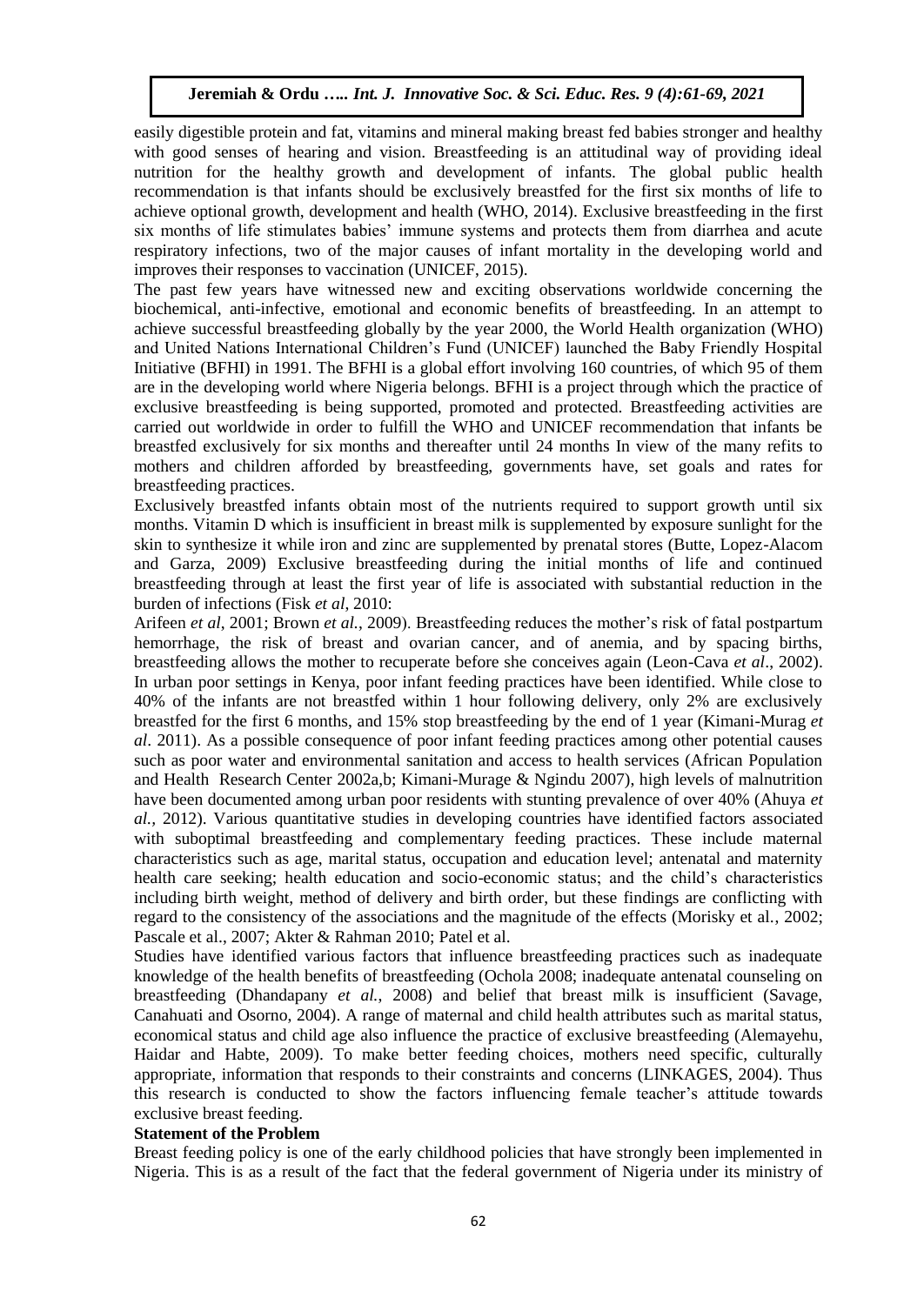health has identified the importance and health benefits of breast feeding to the child and the mother. In response to this, the ministry of health has built, established and funded baby friendly hospitals all over the country as a measure of encouraging exclusive breast feeding. Intensive campaign prog.ams and three months maternity leave is also wanted to working class mothers to effectively an end to their babies through exclusive breast feeding. Despite these efforts and other some research evidence has shown that working class mothers still have negative attitude to exclusive breast feeding. Research work such as Brown (2014), Gwandimn (2016) has examined the factors responsible for this among working class mothers in other professions such as Law and Accounting in other parts of Nigeria. None of this works and others has examined the factors influencing exclusive breast feeding among Female teachers in Rivers State. Despite the importance of teachers as key factor in the implementation of the programs. This research work is carried out to fill that gap by examining the factors influencing female workers attitude towards breast feeding in Port Harcourt,

## **Purpose of the study**

The major purpose of this study was to examine the factors that influence teacher's attitude towards breast feeding. More specifically the study was designed to achieve the following objectives.

- 1. To determine the influence of maternal health towards breast feeding.
- 2. To determine the influence of maternal income towards breast feeding.
- 3. To determine the maternal socio-economic status towards breast feeding.
- 4. To determine the influence of maternal family type towards breast feeding.

# **Research questions**

The following research question guided the study.

- 1. To what extent does teacher's maternal health influence their attitude towards breast feeding?
- 2. To what extent does teacher's maternal income influence their attitude towards breast feeding?
- 3. To what extent does teacher's socio-economic status influence their attitude towards breast feeding?
- 4. To what extent does teachers maternal family type influences their attitude towards breast feeding.

## **Research Hypothesis**

These studies were guided by the following Hypotheses and were tested at 0.05 level of significance.

- 1. Maternal socio-economic status has no significant influence on teachers' attitude towards exclusive breastfeed.
- 2. Maternal income has no significant influence on teachers' attitude towards exclusive breastfeeding
- 3. Maternal family type has no significant influence on teachers' attitude towards exclusive breastfeeding.
- 4. Maternal health has no significant influence on teachers' attitude towards exclusive breastfeeding.

# **METHODS**

The research design adopted for this study was the survey. The population was made up of 20 public secondary schools in Port Harcourt Local Government Area of Rivers State with a total of 1,250 teachers during the 2019/2020 academic session. The sample was made up of 225 female teachers drown from 15 secondary school through the simple random sampling technique. The instrument used for the study was a self structured questionnaire tagged Teachers Attitude Towards Exclusive Breastfeeding questionnaire (TATEBQ). The questionnaire was made up of 20 items measured on 4 point rating scale of the Likert type. The instrument was validated by experts and subjected to reliability test which yielded 0.86. Instrument was administered by the researchers themselves on the subject. Data collected was analyzed through mean and standard deviation.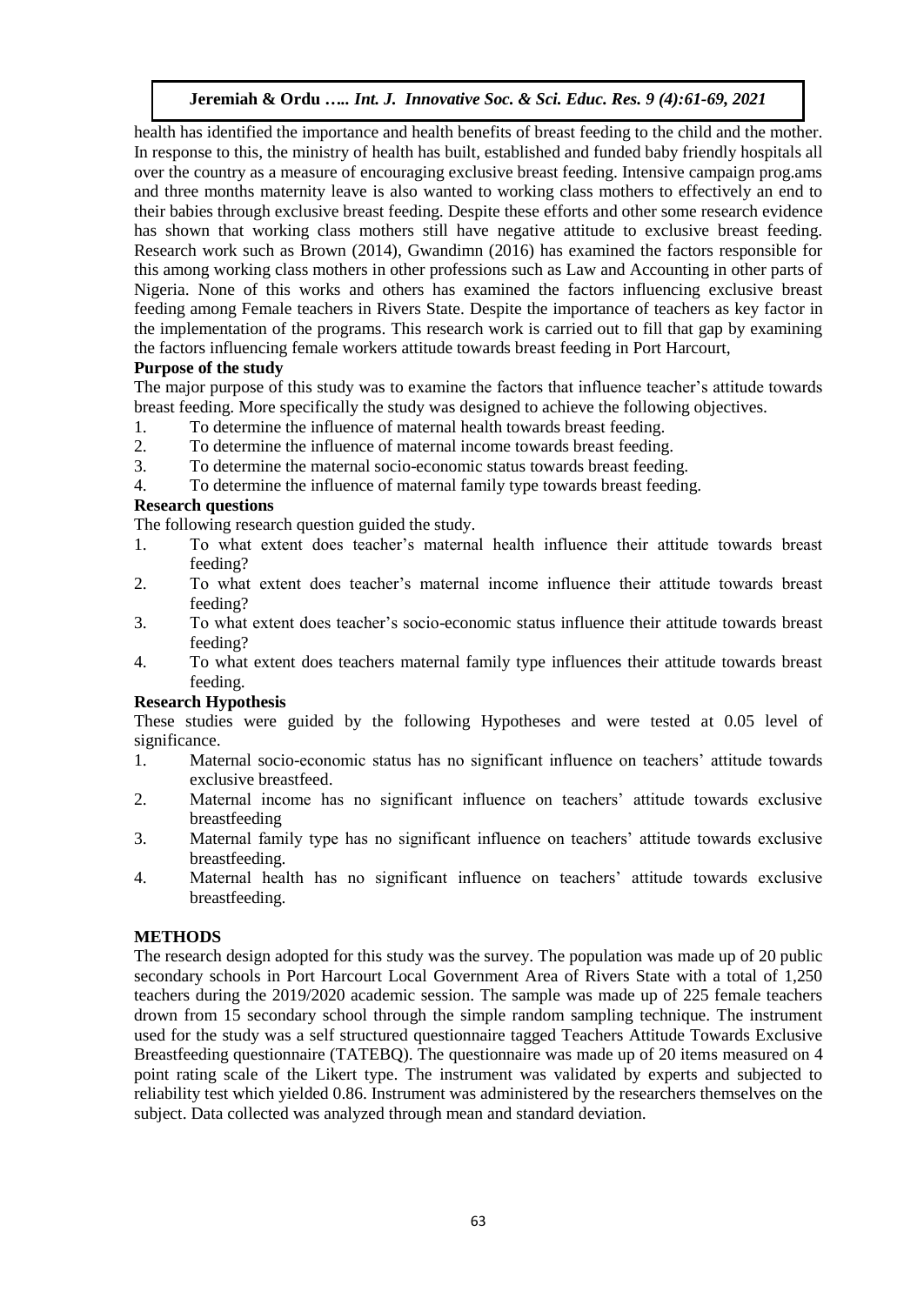# **DATA ANALYSIS AND INTERPRETATIONS**

**Research Question 1***: How does teacher's socio economic status influence their attitude towards exclusive breastfeeding?*

|     | economic statuses towards exclusive breastfeeding.                                              |           |    |    |           |             |               |  |  |  |
|-----|-------------------------------------------------------------------------------------------------|-----------|----|----|-----------|-------------|---------------|--|--|--|
| S/N | <b>Questionnaire items</b>                                                                      | <b>SA</b> | A  | D  | <b>SD</b> | <b>Mean</b> | <b>Remark</b> |  |  |  |
|     | Most teachers often feel<br>embarrassed about breast feeding<br>in public.                      | 50        | 40 | 70 | 40        | 2.65        | Agree         |  |  |  |
| 2   | Most teachers prefer formula<br>because of low breast feeding<br>confidence.                    | 70        | 80 | 30 | 20        | 3.0         | Agree         |  |  |  |
| 3   | Most teachers use formula<br>because of their culture may see<br>public breastfeeding as taboo. | 10        | 20 | 40 | 130       | 1.65        | Disagree      |  |  |  |
| 4   | Socio-economic status has no<br>significant association with<br>exclusive breastfeeding.        | 10        | 50 | 21 | 20        | 3.24        | Agree         |  |  |  |

**Table 1: Mean and standard deviation responses on the influence of teacher's socio-**

Table 1 above shows how social economical statuses influence teacher's attitude towards breast feeding. The mean score of 2.65 indicates that respondents are of the opinion that most teachers often feel embarrassed about breast feeding in public. Similarly, most of the respondents agreed that teachers prefer formula because of low breast feeding confidence. This position is represented by the mean score of 3.0, on the contrary the mean score at 1.65 implies, that respondents Disagreed that most teachers use formula because of their culture may see public breastfeeding as taboo. Furthermore, most of the respondents strongly agreed as reflected by the mean score of 292 that Socio-economic status has no significant association with exclusive breastfeeding.

**Research Question 2:** *In what way does teacher's maternal income influence their attitude towards exclusive breastfeeding?*

**Table 2: Mean and standard deviation responses on the influence of teacher's income towards exclusive breastfeeding**

| S/N | -<br><b>Questionnaire items</b>   | <b>SA</b> | A  | D  | <b>SD</b> | <b>Mean</b> | <b>Remark</b> |
|-----|-----------------------------------|-----------|----|----|-----------|-------------|---------------|
|     | Teachers with tight work schedule | 20        | 40 | 72 | 68        | 1.9         | Disagree      |
|     | find it almost impossible to      |           |    |    |           |             |               |
|     | breastfeed and they result to     |           |    |    |           |             |               |
|     | infant formula.                   |           |    |    |           |             |               |
|     | Teachers that come from wealthy   | 10        | 40 | 50 | 130       | 1.95        | Disagree      |
|     | homes prefer baby friendly than   |           |    |    |           |             |               |
|     | exclusive breastfeeding.          |           |    |    |           |             |               |
| 3   | Teacher's income has nothing to   | 10        | 20 | 60 | 40        | 2.55        | Agree         |
|     | do with exclusive breastfeeding.  |           |    |    |           |             |               |
| 4   | Because of the cost of formula    | 10        | 50 | 40 | 130       | 1.55        | Disagree      |
|     | teachers prefer exclusive         |           |    |    |           |             |               |
|     | breastfeeding.                    |           |    |    |           |             |               |

Table 2: above shows the How maternal income influence teacher's attitude towards breast feeding. The mean score of 1.9 indicates that respondents strongly disagreed that Teachers with tight work schedule find it almost impossible to breastfeed and they result to infant formula In the same vein, a mean score of 1.95 implies strongly disagree by respondents that Teachers that come from wealthy homes prefer baby friendly than exclusive breastfeeding. Furthermore, most of the respondents agreed as reflected by the mean score of 2.55 that Teacher's income has nothing to do with exclusive breastfeeding. Lastly respondents disagree that Because of the cost of formula teachers prefer exclusive breastfeeding as denoted by the mean score of 1.5.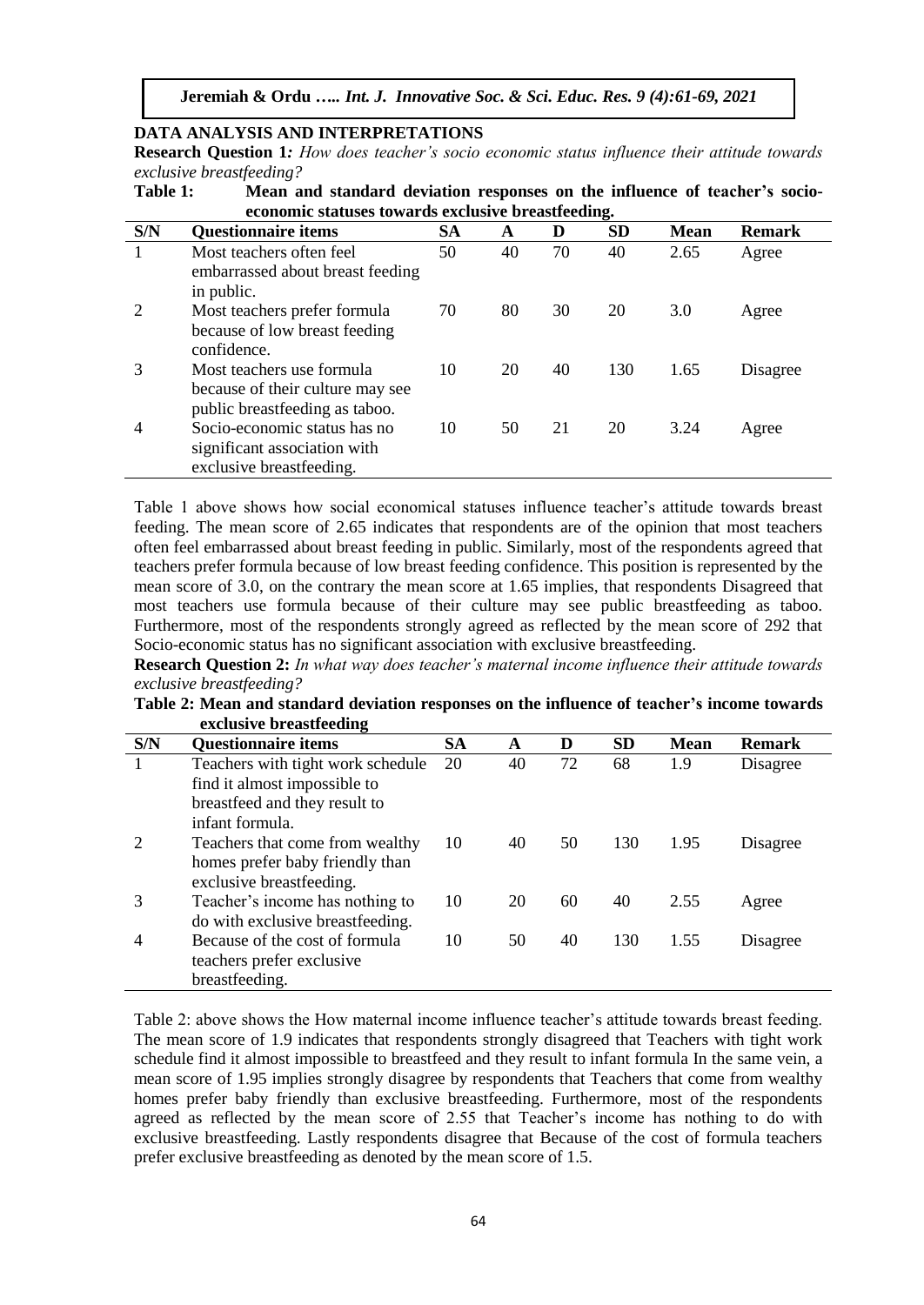**Research Question 3:** *How does teacher's maternal family type influence their attitude towards exclusive breastfeeding?*

|     | towards exclusive preastieeding.   |           |    |    |           |             |               |
|-----|------------------------------------|-----------|----|----|-----------|-------------|---------------|
| S/N | <b>Questionnaire items</b>         | <b>SA</b> | A  | D  | <b>SD</b> | <b>Mean</b> | <b>Remark</b> |
| 1   | Teacher's level of education about | 63        | 55 | 30 | 52        | 2.65        | Agree         |
|     | breastfeed has a great impact on   |           |    |    |           |             |               |
|     | exclusiveness and duration of      |           |    |    |           |             |               |
|     | breastfeeding.                     |           |    |    |           |             |               |
| 2   | Most teachers do not have          | 60        | 40 | 60 | 40        | 2.6         | Agree         |
|     | knowledge about breastfeeding      |           |    |    |           |             |               |
|     | but just do it as a norm.          |           |    |    |           |             |               |
| 3   | Most teachers' breastfeed because  | 60        | 50 | 50 | 40        | 2.65        | Agree         |
|     | of their partner's attitude and    |           |    |    |           |             |               |
|     | parental involvement towards       |           |    |    |           |             |               |
|     | breastfeeding programs.            |           |    |    |           |             |               |
| 4   | Most family practice does not      | 30        | 10 | 50 | 110       | 1.8         | Disagree      |
|     | agree with exclusive               |           |    |    |           |             |               |
|     | breastfeeding for six months.      |           |    |    |           |             |               |

**Table 3: Mean and standard deviation responses on the influence of teacher's family type towards exclusive breastfeeding.**

Table 3: Above shows how maternal family type influence teacher's attitude towards breast feeding. The mean score of 2.65 indicates that respondents are of the opinion Teacher's level of education about breastfeed has a great impact on exclusiveness and duration of breastfeeding. Also, respondents agreed that Most teachers do not have knowledge about breastfeeding but just do it as a norm and this position is represented by the mean score of 2.6, furthermore the mean score at 2.65 implies, that respondents agreed that Most teachers' breastfeed because of their partner's attitude and parental involvement towards breastfeeding programs On the contrary, most of the respondents strongly disagreed as reflected by the mean score of 1.8 that most family practice does not agree with exclusive breastfeeding for six months.

**Research Question 4:** *In what way does teacher's maternal health influence their attitude towards exclusive breastfeeding?*

| Table 4: Mean and standard deviation responses on the influence of teachers Health towards |  |  |
|--------------------------------------------------------------------------------------------|--|--|
| exclusive breastfeeding.                                                                   |  |  |

| S/N | <b>Questionnaire items</b>                                                                                      | <b>SA</b> | A  | D  | <b>SD</b> | <b>Mean</b> | <b>Remark</b> |
|-----|-----------------------------------------------------------------------------------------------------------------|-----------|----|----|-----------|-------------|---------------|
|     | Most teachers that went through<br>caesarean section prefer formula<br>and do not breast feed their<br>infants. | 70        | 60 | 40 | 30        | 2.85        | Agree         |
|     | Exclusive breastfeed makes<br>women eat excessively and wow<br>fat.                                             | 63        | 55 | 30 | 52        | 2.64        | Agree         |
|     | Exclusive breast feeding make<br>women have sagging breast.                                                     | 50        | 50 | 50 | 50        | 2.5         | Agree         |
| 4   | <b>Exclusive Breast feeding makes</b><br>women not sexually attractive.                                         | 30        | 40 | 60 | 70        | 2.15        | Disagree      |

Table 4 above shows how maternal health influence teacher's attitude towards breast feeding. The mean score of 164 indicates that respondents are of the opinion that most teachers that went through caesarean section prefer formula and do not breast feed their infants. Similarly, most of the respondents agreed that most teachers do not breastfeed because of it makes them eat excessively and grow fat. This position is represented by the mean score of 164, in the same vine the mean score at 15 implies, that respondents agreed that most teachers believe that exclusive breast feeding will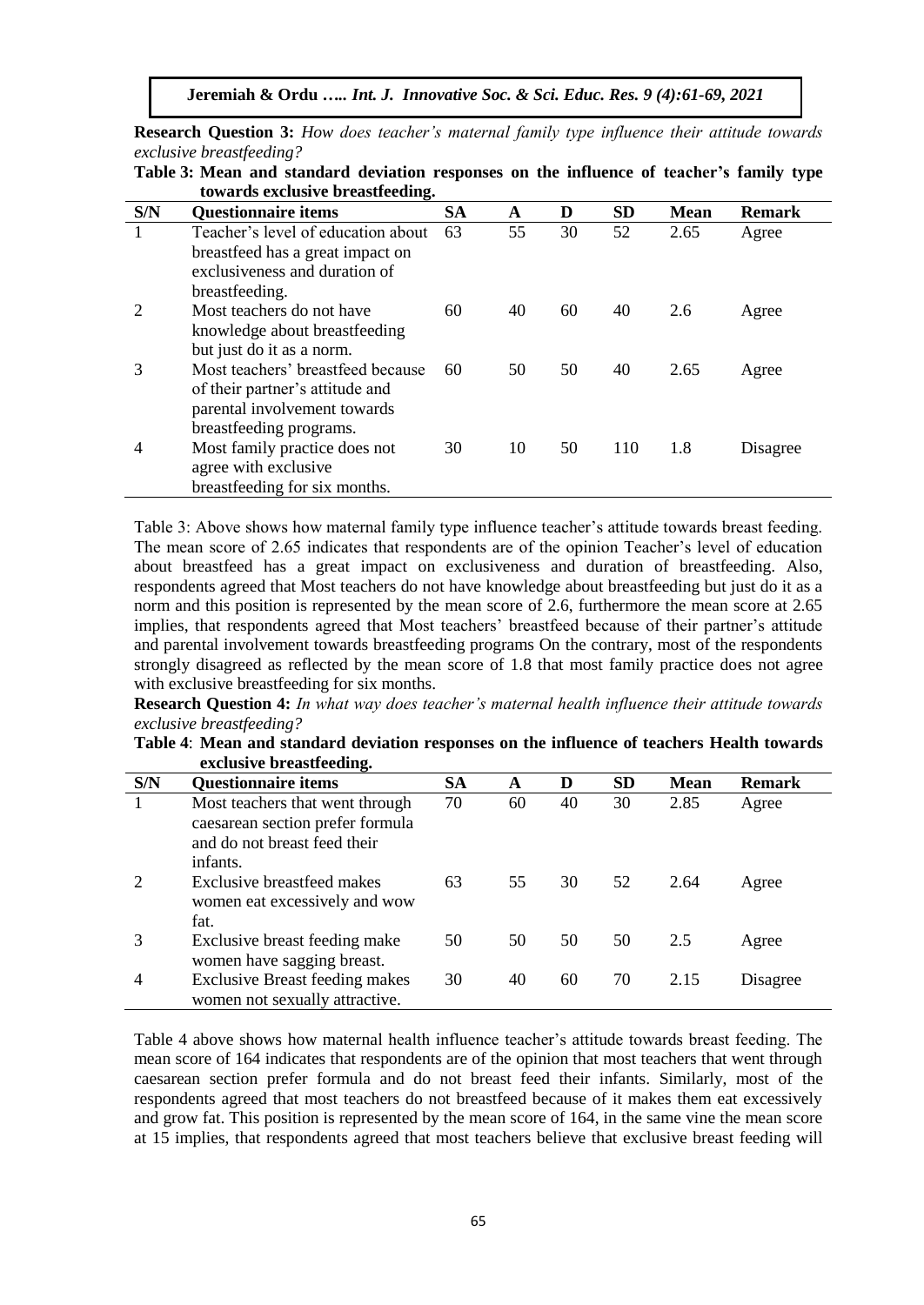make them have sagging breast. On the contrary, most of the respondents disagreed as reflected by the mean score of 2.15 that exclusive Breast feeding will make them not sexually attractive.

#### **Hypothesis Testing**

**Hypothesis 1:** Maternal socio-economic status has no significant influence on teachers' attitude towards exclusive breastfeeding

**Table 5: T-test analysis of the influence of socio-economic status on teachers' attitude towards exclusive breastfeeding**

| Socio-economic status | . . | <b>Mean</b> | SD   | t-Cal | w    | Df  | t-crit | <b>Remarks</b> |
|-----------------------|-----|-------------|------|-------|------|-----|--------|----------------|
| Low                   |     | 10.87       | 0.96 | 0. LJ | 0.05 | 198 | 1.96   | Sig.           |
| High                  |     | 9.94        | 0.66 |       |      |     |        |                |

Table 5 shows that at 198 degree of freedom and 0.05 significance level, the t-calculated value (8.15) is greater than the t-critical value (1.96). Therefore, the null hypothesis is rejected. This implies that socio-economic status has significant influence on teachers' attitude towards exclusive breastfeeding practice in Port Harcourt Local Government Area of Rivers State. The mean scores however, indicated that the attitude of teachers with low socio-economic status (10.87) is more influenced towards exclusive breastfeeding practice than those with high socioeconomic status (9.94).

**Hypothesis 2:** Maternal income has no significant influence on teachers' attitude towards exclusive breastfeeding.

**Table 6: T-test analysis of the influence of maternal income has no significant influence on teachers' attitude towards exclusive breastfeeding**

| Socio-economic status |       | <b>Mean</b> | SD   | t-Cal |          | Df  | t-crit | <b>Remarks</b> |
|-----------------------|-------|-------------|------|-------|----------|-----|--------|----------------|
| Low                   | 1 J J |             | 1.87 | 7.84  | $0.05\,$ | 198 | 1.96   |                |
| High                  |       | v. 1 J      | 0.44 |       |          |     |        |                |
|                       |       |             |      |       |          |     |        |                |

From the results in table 6 above, it can be observed that the t-calculated value (7.86) is greater than the t-critical value (1.96) at 198 degree of freedom and 0.05 significance level. The null hypothesis is therefore rejected. This implies that maternal income has significant influence on teachers' attitude towards exclusive breastfeeding practice. The mean scores indicates that teachers with low income (8.57) are better influenced towards exclusive breastfeeding practice than those whose income is high (6.75) in Port Harcourt Local Government Area of Rivers State.

**Hypothesis 3:** Maternal socio-economic status has no significant influence on teachers' attitude towards exclusive breastfeeding.

| Table 7: T-test analysis of the influence of socio-economic status on teachers' attitude towards |  |
|--------------------------------------------------------------------------------------------------|--|
| exclusive breastfeeding socio-economic status                                                    |  |

| $\frac{1}{2} \left( \frac{1}{2} \left( \frac{1}{2} \right) + \frac{1}{2} \left( \frac{1}{2} \right) + \frac{1}{2} \left( \frac{1}{2} \right) + \frac{1}{2} \left( \frac{1}{2} \right) + \frac{1}{2} \left( \frac{1}{2} \right) + \frac{1}{2} \left( \frac{1}{2} \right) + \frac{1}{2} \left( \frac{1}{2} \right) + \frac{1}{2} \left( \frac{1}{2} \right) + \frac{1}{2} \left( \frac{1}{2} \right) + \frac{1}{2} \left( \frac{1}{2} \right) +$ |    |             |           |         |      |     |        |                |
|------------------------------------------------------------------------------------------------------------------------------------------------------------------------------------------------------------------------------------------------------------------------------------------------------------------------------------------------------------------------------------------------------------------------------------------------|----|-------------|-----------|---------|------|-----|--------|----------------|
| Socio-economic status                                                                                                                                                                                                                                                                                                                                                                                                                          |    | <b>Mean</b> | <b>SD</b> | t-Cal   |      |     | t-Crit | <b>Remarks</b> |
| Small                                                                                                                                                                                                                                                                                                                                                                                                                                          |    | 9.47        | 0.50      | $-6.36$ | 0.05 | 198 | . 96   |                |
| Large                                                                                                                                                                                                                                                                                                                                                                                                                                          | OΖ | 10.01       | 0.69      |         |      |     |        |                |

Results in table 7above indicates that the t-calculated value (-6.36) is greater than the t-critical value (1.96) at 198 degree of freedom and 0.05 significance level. The null hypothesis is therefore rejected. This implies that maternal type has significant influence on teachers' attitude towards exclusive breastfeeding practice. The mean scores indicated that teachers whose material family type is large (10.01) are more influenced towards exclusive breastfeeding practice than those whose maternal family type is small (9.47).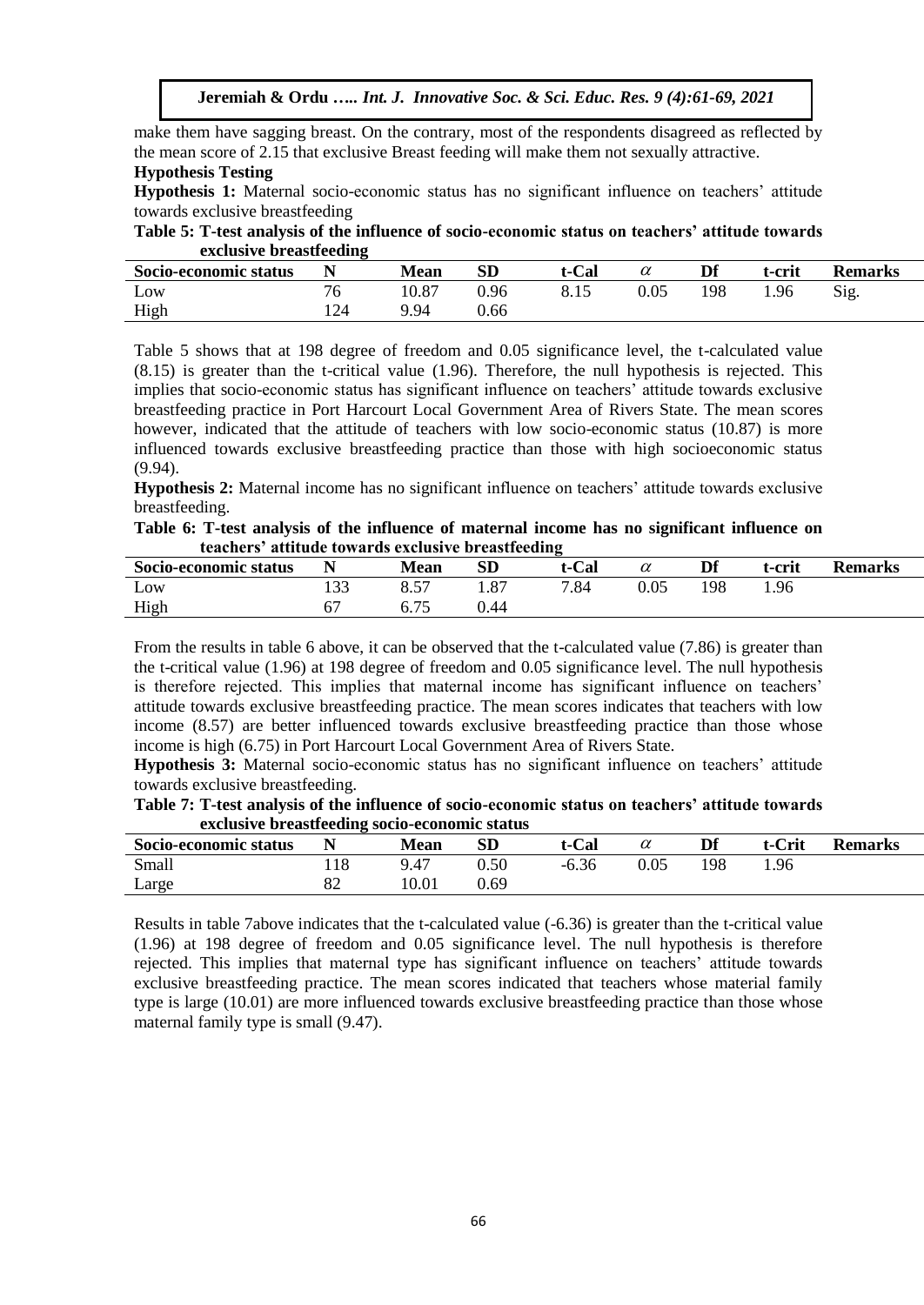**Hypothesis 4:** Maternal health has no significant influence on teachers' attitude towards exclusive breastfeeding.

| Tables 8: T-test analysis of the influence of maternal health has no significant influence on |  |
|-----------------------------------------------------------------------------------------------|--|
| teachers' attitude towards exclusive breastfeeding                                            |  |

| Socio-economic status   |       | <b>Mean</b> | SD   | t-Cal | $\alpha$ | Df  | t-crit | <b>Remarks</b> |
|-------------------------|-------|-------------|------|-------|----------|-----|--------|----------------|
| Poor condition (with    | 61    | 10.28       | 0.64 | 0.79  | 0.05     | 198 | 1.96   |                |
| health issues)          |       |             |      |       |          |     |        |                |
| Good condition (without | - 139 | 10.09       | 1.85 |       |          |     |        |                |
| health issues)          |       |             |      |       |          |     |        |                |

Table 8 above shows that the t-calculated value (0.79) is less than the t-critical value (1.96) at 198 degree of freedom and 0.05 significance level. The null hypothesis is therefore accepted. This implies that health has no significant influence on teachers' attitude towards exclusive breastfeeding practice.

#### **DISCUSSION OF FINDINGS**

Results of hypothesis I as shown in table 5 revealed that material socio-economic status has significant influence on teachers' attitude towards exclusive breastfeeding practice. This indicates that teachers' attitude towards exclusive breastfeeding practice is dependent on their socio-economic status. This finding corroborates Obermeyer and Castle (2012) who asserted that breastfeeding is a complex process governed by psychological and physiological factors which are in turn conditioned by a wide spectrum of environmental, socio-economic and cultural factors. The finding of this study also agreed with Alemayehu, Hdar and Habte (2015) when they observed that a range of material and child health attributes such as marital status, economic status and child age influence the practice of exclusive breastfeeding. To further buttress this finding, Libbus and Kolosto (2010) found that low- income pregnant women in Missouri felt that discreetly breastfeeding in one's home in front of visitors was acceptable, but less acceptable to breastfeed in public. However, Kelley, Watt, and Nazoo (2012) reiterated that social acceptability of breastfeeding varies by culture and ethnicity which has implications for breastfeeding rates.

Results in table 6 which focused on hypothesis 2 revealed that material income has significant influence on teachers' attitude towards exclusive breastfeeding. This finding may not be unconnected with the fact that for a woman (mother) to stick to exclusive breastfeeding, such a women (mother) may need enough money to maintain her body, feed well and balance her diet. However, when the income level of the husband of the woman is low as to properly take care of the woman, the woman may seek either to return to her part-time work or full-time work in order to support the family financially, and this could affect her ability to observe exclusive breastfeeding. Noble (2001) who conducted a survey study to determine the association between breastfeeding and employment reported that mothers who planned to return to work before six weeks postpartum were significantly ( $p \le 0.05$ ) less likely to initiate breastfeeding compared to 35 mothers who were not planning to return to work. Also, Bullock (2017) revealed that in the Ross Mother's survey, only 22% of women employed full-time breastfed their infants compared to 35% of mothers who were not employed. Contrarily, Visness and Kennedy (2015) noted that maternal employment was not responsible for low rates of breastfeeding initiation. The more a female teacher who is nursing baby intend to return to either part-time work or full-time work in order to make money to support the family, the more her chances of practicing exclusive breastfeeding decreases.

Results in table 7 showed that material family type has significant influence on teachers' attitude towards exclusive breastfeeding. This finding buttressed McMurray's (2014) description of family as a mediating structure which serves as a link between individuals and the society in which they live, and through which the society's norms, values, roles and responsibilities are transmitted. He further observed that in traditional Ghanaian Societies as it is in many parts of the Sub-Saharan Africa, the institution of family is conventionally conceived in terms of its core functions, e.g. child birth, kingship ties etc. The perceptions of partners in a family setting about exclusive breastfeeding may differ which could affect its practice. Studies have revealed that in the developed world, women's breastfeeding decisions have been shown to be influenced by their perception and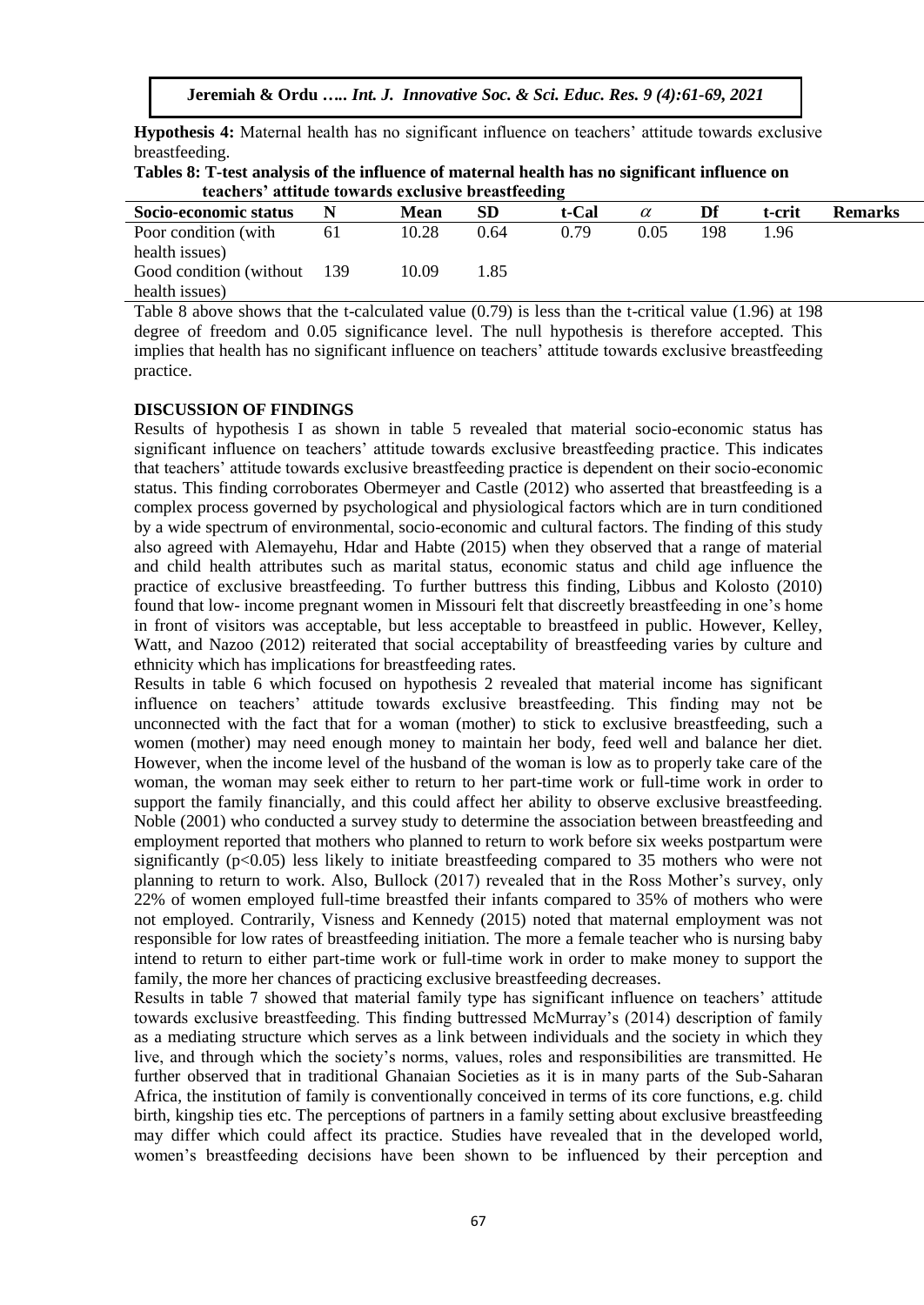partner's attitudes (Arora, Mcgunkin, Wehrer and Kuhun, 2015) and paternal involvement in breastfeeding promotion programmes (Susin and Giugliani, 2013). Limited knowledge about exclusive breastfeeding, pressure from family and friends to introduce complementary foods and excessive demands on material time against other competing responsibilities have been shown to negatively influence the practice of exclusive breastfeeding (Ochoba, 2015). With these findings, there is strong evidence to show that maternal family type is a strong factor that can influence the attitude of teachers, who are members of the family positively or negatively towards exclusive breastfeeding practice.

Results in table 8 indicated that maternal health has no significant influence on teachers' attitude towards exclusive breastfeeding practice. The implication of this finding is that whether the teachers are in good or poor health conditions, their attitude towards exclusive breastfeeding practice may not change significantly. However, while some teachers who are nursing mothers may not practice exclusive breastfeeding for health or medical reasons, others may out of tight class schedule find it almost impossible to breastfeed their babies, hence they result to infant formula. This is as against the global public health recommendation by the World Health Organization (WHO, 2014) that infants should be exclusively breastfed for the first six months of life to achieve optimal growth, development and health. Studies have identified several factors associated with suboptimal breastfeeding or lack of exclusive breastfeeding and complementary breastfeeding practice, which include material characteristics such as age, marital status, occupation and education; antenatal and maternity health care seeking; health education and socio- economic status; and child's characteristics including birth weight, method of delivery and birth order (Morisky, 2014; Pascale, 2015 and Akter and Rahman, 2017).

## **CONCLUSION**

Exclusive breastfeeding is vital in order to stimulate the babies' immune systems and protect them from child killer infections and diseases like diarrhea and acute respiratory infections. From the findings however, it can be concluded that maternal factors such as socioeconomic status, income, family type and health has influence on teachers' attitude towards exclusive breastfeeding practice, but their influence is in varying strength and direction.

## **RECOMMENDATIONS**

Based on the findings of the study, the following recommendations are made:

• Health care officers should increase the awareness campaign on exclusive breastfeeding of the child in family and school settings.

• The government should establish laws or bills that will make it compulsory for all parents irrespective of the nature of their jobs or family type to observe exclusive breastfeeding to observe exclusive breastfeeding.

• The government in partnership with the communities should provide health facilities and community health officers in all communities for better health information and health delivery.

• The school management should endeavour to grant teachers (women) six months maternity leave to enable them properly practice exclusive breastfeeding.

## **REFERENCES**

Akter A. P. and Rahman C. C. (2017). Strategies for Effective Breastfeeding. Medical Reports.

Akter S. & Rahman S. K (2017). Infant feeding pattern and risks of health and hospitalization in the first half of infancy: multi-centre cohort study. Bulletin of the world Health Organization

- Alemayehu T. Haidar J. and Habte D. (2015) determinant of exclusive breastfeeding practice in Ethiopia. Ethiop J. Health Rev 23(1) 12-18.
- Anna C. P. et al (2015). Breast feeding programme among young women in sub-Sahara
- Brown, K. H., Black, R. E., Lopez de Romana O. and Crecd de Karashiro H. (2005). Infant feeding practices and their relationship with diarrhea and other diseases in Huascor (Lima) Ram. Pediatrics. 83, 31-40

Buvock B. (2017). Cultural Perspectives of Breastfeeding in East Africa. WHO Report